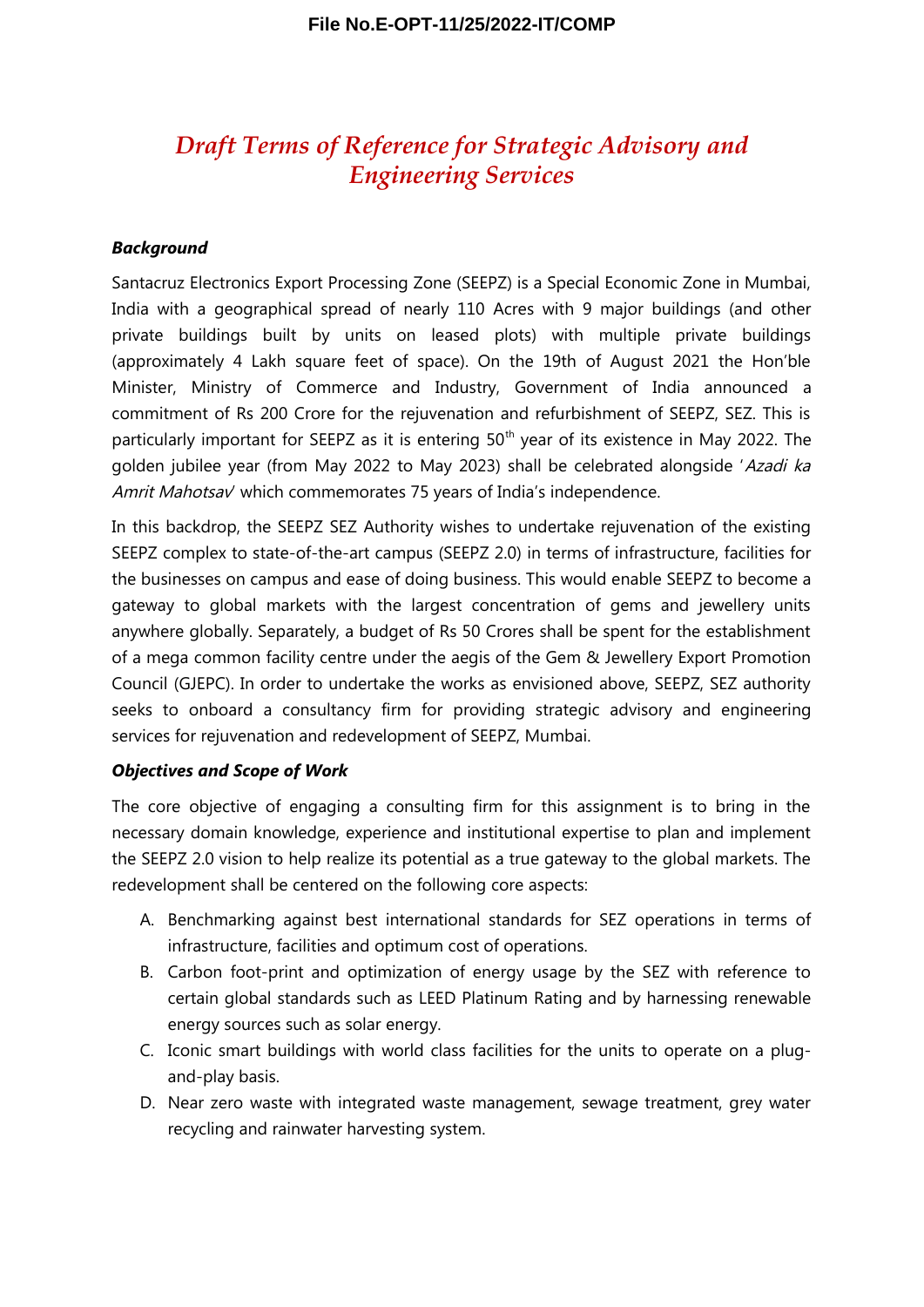Specific tasks under this assignment shall be as follows:

- a) Preparation of the SEEPZ 2.0 vision document and road map with tentative timelines.
- b) Preparation of a comprehensive Master Plan of the SEEPZ SEZ Area including all details on the existing infrastructure assets and buildings
- c) Thirdly, the strategic advisory consultant shall also assist the SEEPZ, SEZ to prepare the Master plan and bid it out for development with SEZ authority resources and with investment from the Co-developer
- d) Infrastructure gap assessment for all buildings, other civil works, facilities, MEP maintenance, utilities including Sewerage Network, Sewage Treatment plant, Irrigation Network, Utility Corridors, Roads and footpaths, Streetlights, ICT and Security Surveillance.
- e) Support and handholding for finalization of the DCR for SEEPZ including leveraging the global FSI and relaxation, as admissible, for vertical clearance from the ministry of civil aviation for the existing G+5/6 (28 m rise from the ground)
- f) Business Process Reengineering support for
	- i. Establishing a well-defined institutional structure with effective "One window/ One Stop" interface for business entities for business operations/ clearances/ investments. Marketing etc.
	- ii. Maximizing potential investor reach including facilitating lead investment or attracting anchor investor as Co-developer or unit for ecosystem development and incentivizing high technology sectors for establishment of business operations/ units ad positioning a 'Unique Selling Proposition' for SEEPZ, SEZ creating a facilitating business environment with multiple options for investors.
	- iii. Reviewing and initiation of effective steps for high value services related to business related services in SEZs including provisioning for an ergonomic and optimal – quality of life avenues for management and workforce in terms of banking services, customs clearances, medical and first aid facilities including in house check-ups, eye clinics etc., courier and postage and similar business support services, business operations and institutional clearances, licenses, registration etc., optimizing process timelines, turnarounds for consignment clearances, forwarding and shipping.
	- iv. Designing and suggesting implementation of continuous upgradation cycles for security services, fire safety and prevention, disaster preparedness, electricity safety, provision of real time safe and secure response force, optimized utilities including civic amenities and facilities such as restaurants and canteens.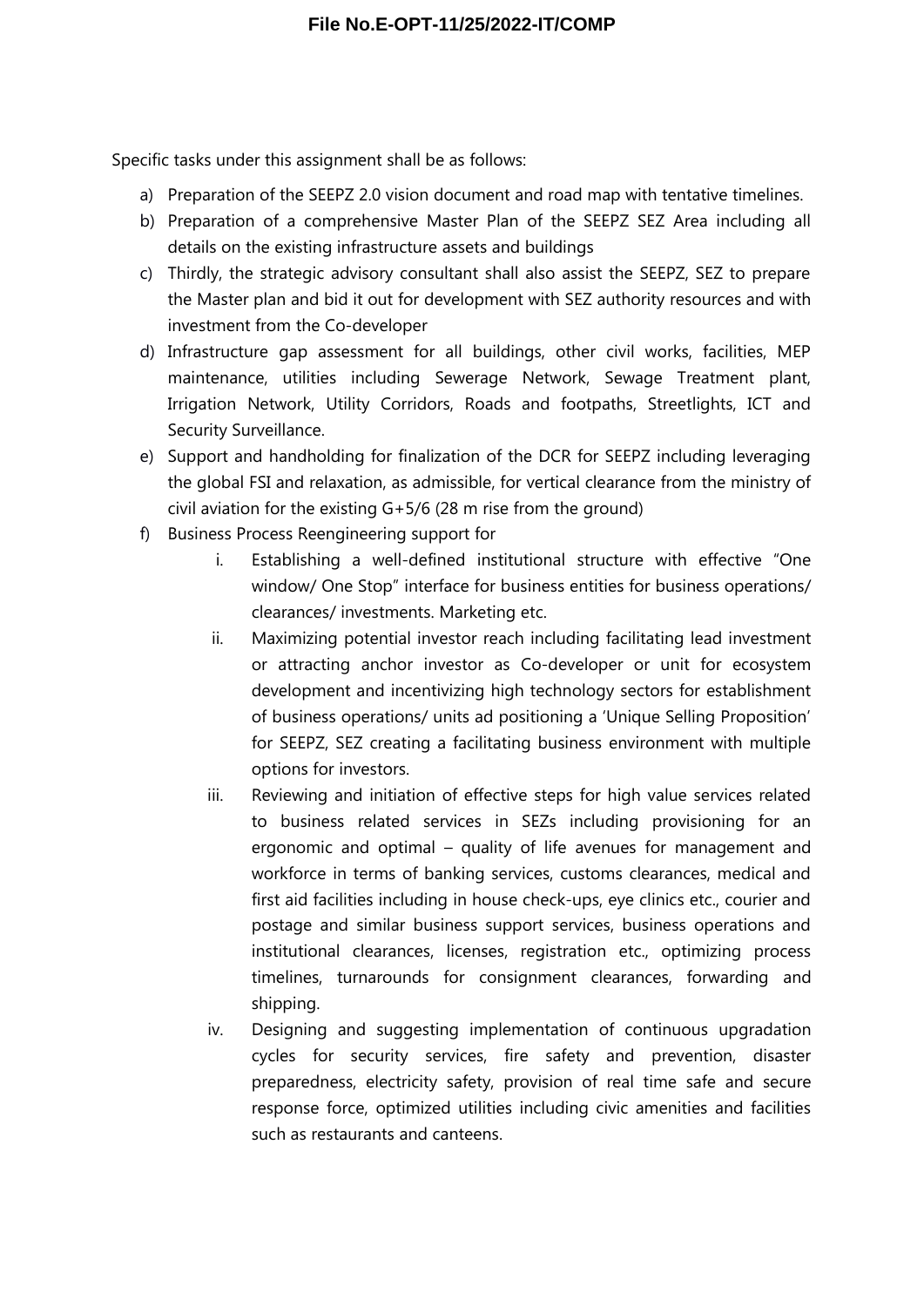- v. Provision of value-added services in SEEPZ, SEZ for processing/ non processing zone such as recreation centre, sports centre, MICE facilities etc, shopping and other utilities outlet, health facilities etc.
- vi. vision and action plan to incorporate additional value services based on best practices for manpower, talent services, integrated information system and app-based access to services in the SEZ.
- vii. Integrated Standard operating procedures for SEZ management to ensure optimally managed infrastructure, time bound cost optimized maintenance and rectification cycles with real time delivery and performance monitoring system for all services in the SEZ such as utilities (cleaning), green utilities such as hazardous waste treatment plant, bio gas plant, Sewage treatment plant etc.
- viii. Existing space optimization and freeing up underutilized or near probable available space for new units/ businesses including implementation of a global FSI for maximizing floor space for business units given the strategic/ commercial location of the SEEPZ,SEZ in the commercial capital of Mumbai.
- ix. Initiation of additional revenue streams in consonance with existing Government policy prescriptions and mandate such as advertising / publicity revenue based on the 3.3 kilometres perimeter wall in terms of commercial outdoor advertising space, outdoor hoardings and other business commercials that augment the SEZ authority income.
- x. Optimizing the interface for transport and ferrying systems for work force and visitors to the SEEPZ, SEZ with integration with multi modes such as Metro, bus service, taxi service and low cost travel options like Uber/ OLA on demand to ensure premium connectivity to SEEPZ, SEZ for mass and individual transportation and goods and bulk movement including provisioning amenities for waiting areas, public comfort in consultation with civic authorities and public authorities outside the ambit of SEEPZ, SEZ administration
- g) Preparation of a transition plan from the existing brown-field infrastructure base to the redevelopment SEEPZ, SEZ including utility management and estate management aspects such as waste management, garden and horticulture, energy consumption optimization, detailed survey and formulation of plans and estimates thereof.
- h) Assistance in empanelment of works contractors on pre-qualification and pecuniary basis for execution of repair works below the value of Rs. 30 Lakh as permissible under GFR 133(1).
- i) Coordination with external agencies and establishing linkages with academic and R & D Institutes for any support facility.
- j) Designing MIS framework for effective monitoring of implementation process and tasks given to third party agencies to keep track of the activities monthly.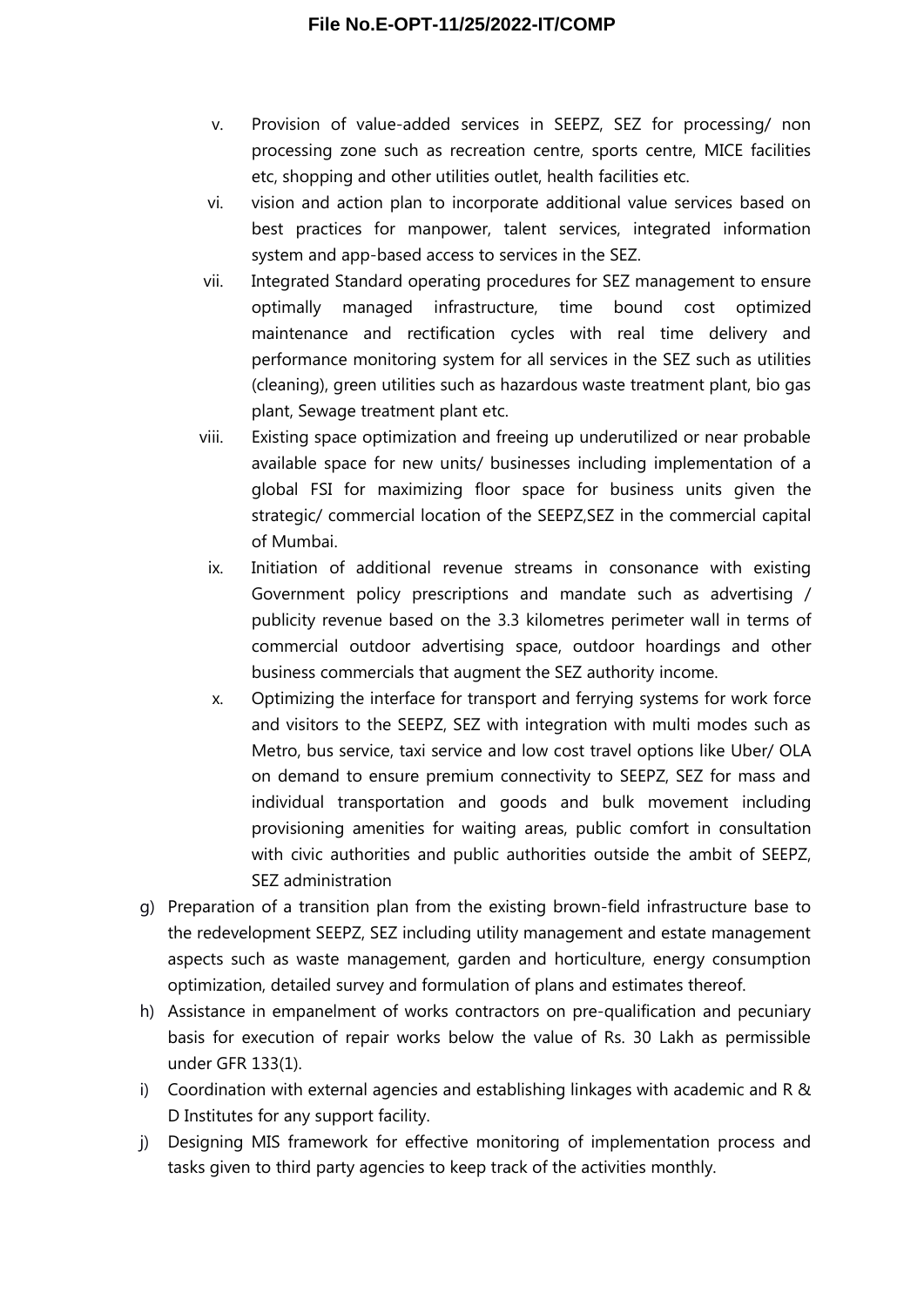- k) Assistance in implementation of approved interventions through effective coordination among stakeholders, companies and government departments, banks and financial institutions, materials and Consultants as necessitated.
- l) Monitoring and evaluation of the multiple projects that shall be undertaken through periodic review meeting using tools like dashboards and progress reports.
- m) Providing support in bid process management for procuring services required for approved interventions – assistance in drafting of tender documents, any support required in evaluation, and to select consultants and developers for the redevelopment of SEEPZ, SEZ.
- n) Assistance in onboarding a security management consultancy after internal examination of the existing security requirements and the multiple contracts for services related to security services thereof, involving ingress/ egress and access management control, baggage screening, frisking, vehicle and carrier checking protocols, security communication protocols including VHF, CCTC upgradation, Emergency Operations and Coordination centre / Command and Control Centre establishment, Disaster response including electrical/ fire safety and preparedness.
- o) Assistance in engaging an estate management consultancy that shall optimize the estate management aspects in the SEEPZ, SEZ management.
- p) Assistance in identifying the training need assessments for the internal staff and officials of the SEEPZ, SEZ and to assist in framing the human resource policy and optimization of the manpower at SEEPZ, SEZ for all activities for administration.
- q) Coordination with the various agencies like the Export Promotion Council, Gems and Jewellery export promotion council, SJGMA, SEEPZ Electronics manufacturers association etc for various stakeholder consultations etc.
- r) Assistance in onboarding resources for internal capacity and skill upgradation with suggestion on training and skill upgradation for staff/ officials on dedicated platforms such as NSDLs SEZ Online/ E -office/ ICEGATE and office procedures and compliances
- s) Assistance in creating in house resource cell for statistical analysis and date interpretation and visualization, report generation and compilation, presentations, documentation services, language translation services, including augmenting capacities of the Hindi Rajbhasha cell
- t) Optimizing the website as a bilingual resource portal, essentially as an allencompassing interface for online transactions for units/ businesses/ internal administrative processes including security, estate management, waste management and other aspects.
- u) Optimizing and course correction or replacement of all service contracts by the SEZ authority for manpower and all other institutional services like utilities management etc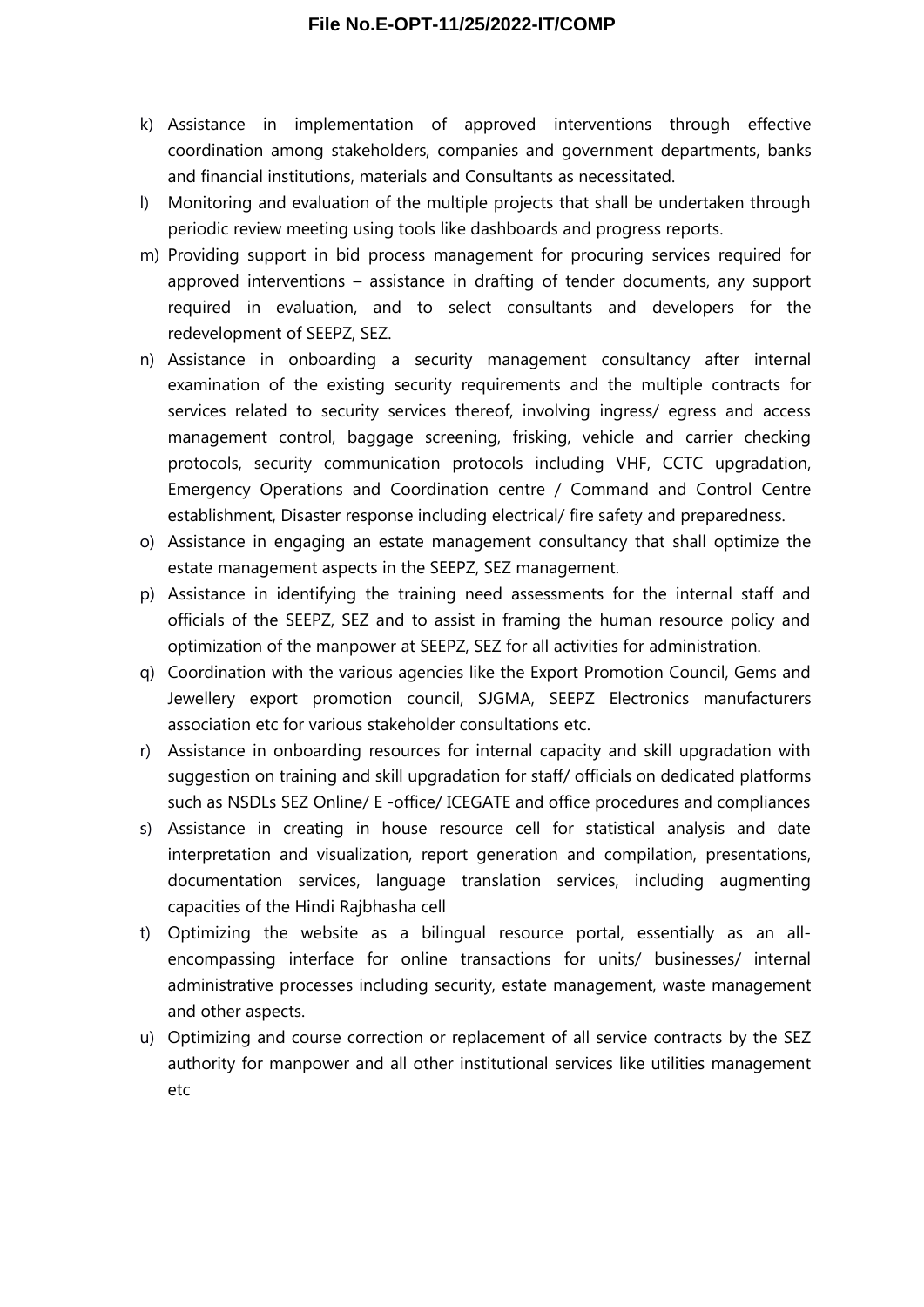### *Key Deliverables and Payment Milestones*

| SN | Deliverable                                                                                                                                                                                                                                                                                        | Timeline (weeks)<br>$T = date of$<br>commencement<br>of services | Payment<br>Milestone<br>(% of contract<br>value)                    |  |
|----|----------------------------------------------------------------------------------------------------------------------------------------------------------------------------------------------------------------------------------------------------------------------------------------------------|------------------------------------------------------------------|---------------------------------------------------------------------|--|
| 1  | Infrastructure Gap Assessment Report                                                                                                                                                                                                                                                               | $T + 6$                                                          | 5%                                                                  |  |
| 2  | As-is Report covering all the points mentioned<br>under scope of work d) Business Process<br>Reengineering                                                                                                                                                                                         | $T + 8$<br>5%                                                    |                                                                     |  |
| 3  | Upgradation and addition to the evolving<br>Functional Requirement Specifications (FRS) for<br>the MIS including all aspects of administration,<br>facility management, and security systems<br>including contract review and supplementation<br>of existing vendors/ Consultants for deliverables | $T + 10$                                                         | 5%                                                                  |  |
| 4  | SEEPZ 2.0 vision document and road map<br>(To-be report and transition plan)                                                                                                                                                                                                                       | $T + 12$                                                         | 10%                                                                 |  |
| 5  | Creating a contract management database of all<br>Consultants / contractors hired by the SEEPZ<br>Authority including mapping of SLAs and<br>monitoring timelines and finetuning of the<br>performance management and assessment of<br>such contracts                                              | $T + 12$                                                         | 5%                                                                  |  |
| 6  | Preparation of draft HR policy for SEEPZ<br>employees including organization chart, career<br>progression plan for various positions, training<br>plan and other aspects.                                                                                                                          | $T + 15$                                                         | 5%                                                                  |  |
| 7  | Assistance in onboarding a private co-developer for redevelopment of SEEPZ SEZ as<br>per the SEEPZ 2.0 vision document                                                                                                                                                                             |                                                                  |                                                                     |  |
|    | 7.<br>Preparation of bidding documents<br>including draft contractual terms<br>$\mathbf 1$                                                                                                                                                                                                         | $T + 20$                                                         | 10%                                                                 |  |
|    | Assistance in bid process management<br>7.<br>(pre-bid meetings, responses to queries,<br>$\overline{2}$<br>corrigenda and adequate participation in<br>the tender)                                                                                                                                | $T + 28$                                                         | 10%<br>(Payable after<br>the deadline<br>for submission<br>of bids) |  |
|    | Assistance in finalization of contract along<br>7.<br>with clear payment / revenue sharing and<br>3<br>penalty terms.                                                                                                                                                                              | $T + 32$                                                         | 5%                                                                  |  |
| 8  | Regular assistance in implementation of                                                                                                                                                                                                                                                            | At the end of                                                    | 40%                                                                 |  |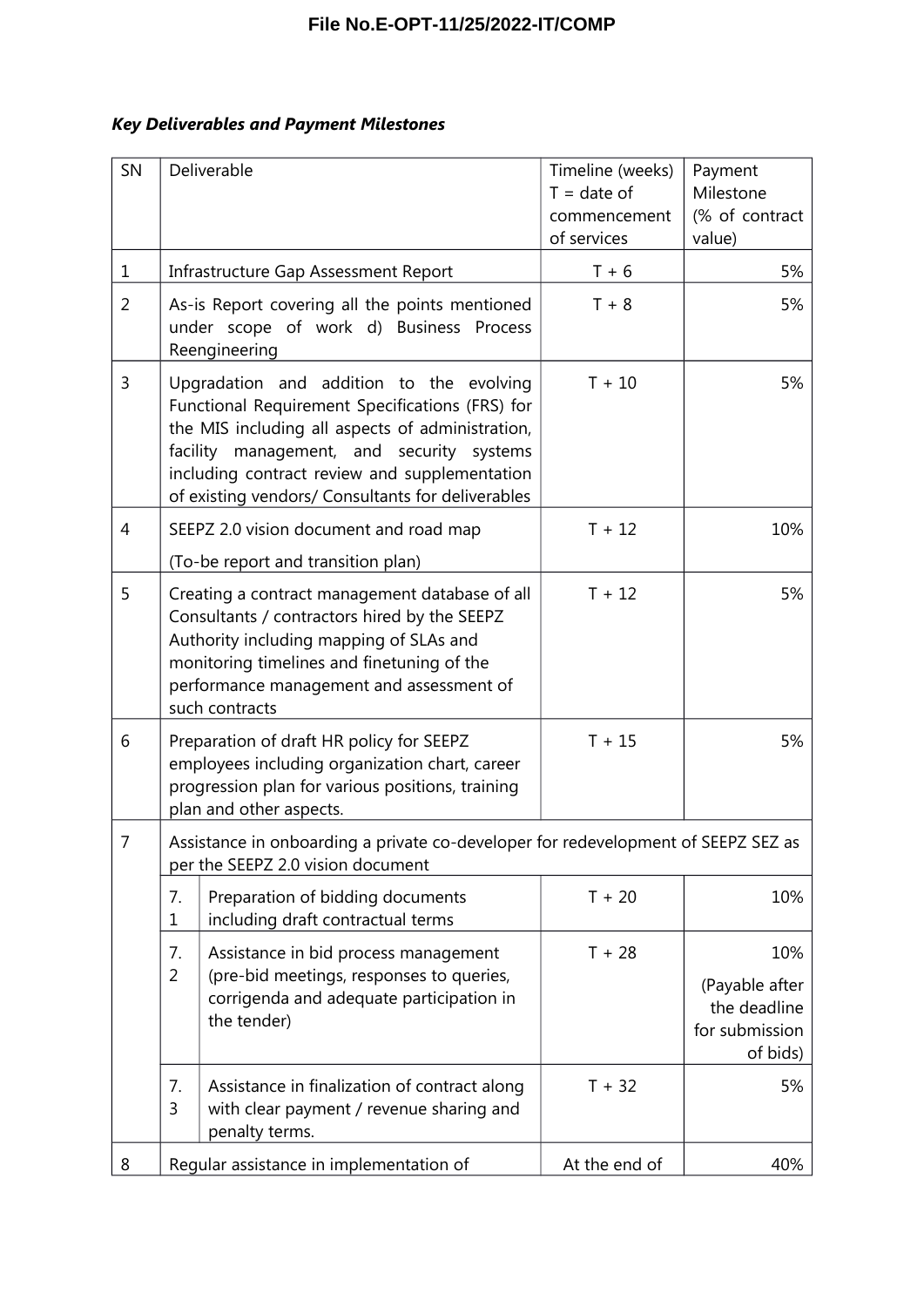| approved interventions, and other tasks        | every quarter | (5% at the end |
|------------------------------------------------|---------------|----------------|
| mentioned in the scope of work. (Submission of |               | of every       |
| quarterly reports)                             |               | quarter)       |

# *Requirement of Key Experts*

| SN             | Key Expert               | <b>Essential Qualifications</b>                    | Expected      |
|----------------|--------------------------|----------------------------------------------------|---------------|
|                |                          |                                                    | Input         |
| $\mathbf{1}$   | Team Leader              | Post graduate degree in management.                | 18 months     |
|                |                          | At least 15 years of experience in leading similar |               |
|                |                          | projects for government clients.                   | (at least 50% |
|                |                          | Experience of managing SEZs / EPZs / Industrial    | field-based)  |
|                |                          | Clusters and demonstrated knowledge of             |               |
|                |                          | electronics and jewelry export industry would be   |               |
|                |                          | preferred.                                         |               |
|                |                          | Post Graduate Degree in Urban Planning / Urban     |               |
|                |                          | Infrastructure & Engineering shall also be         |               |
|                |                          | considered in lieu of a post-graduate degree in    |               |
|                |                          | management / PGDM.                                 |               |
| $\overline{2}$ | Facility                 | B.Tech / B.E. with a post graduate degree in       | 8 months      |
|                | Management               | management or engineering.                         |               |
|                | Expert                   | At least 10 years of experience in managerial      | (at least 50% |
|                |                          | capacity looking after facility management for     | field-based)  |
|                |                          | large industrial premises.                         |               |
| 3              | <b>MIS Expert</b>        | B.Tech / B.E. / MCA                                | 12 months     |
|                |                          | At least 10 years of experience in developing      |               |
|                |                          | and implementing MIS for government                | (at least 75% |
|                |                          | organizations of which at least 5 years should be  | field based)  |
|                |                          | in managerial capacity. Must have good             |               |
|                |                          | knowledge of system architecture and best          |               |
|                |                          | practices in ERP solutions.                        |               |
| 4              | HR/                      | MBA / PGDM or equivalent post-graduate             | 2 months      |
|                | Organization             | degree.                                            |               |
|                | Development              | At least 10 years of experience in organization    | (at least 50% |
|                | Specialist               | development including at least 4 years with a      | field-based)  |
|                |                          | government organization / client.                  |               |
|                |                          | Experience of preparing HR policy and              |               |
|                |                          | knowledge of best practices in talent acquisition, |               |
|                |                          | retention and development practices.               |               |
| 5              | <b>Security Services</b> | Graduate in any discipline                         | 6 months      |
|                | Specialist               | At least 15 years of managerial experience in      |               |
|                |                          | security services management for large             | (at least 50% |
|                |                          | campuses (50+ Acre) including experience of IT-    | field-based)  |
|                |                          | enabled security services. Formal qualifications   |               |